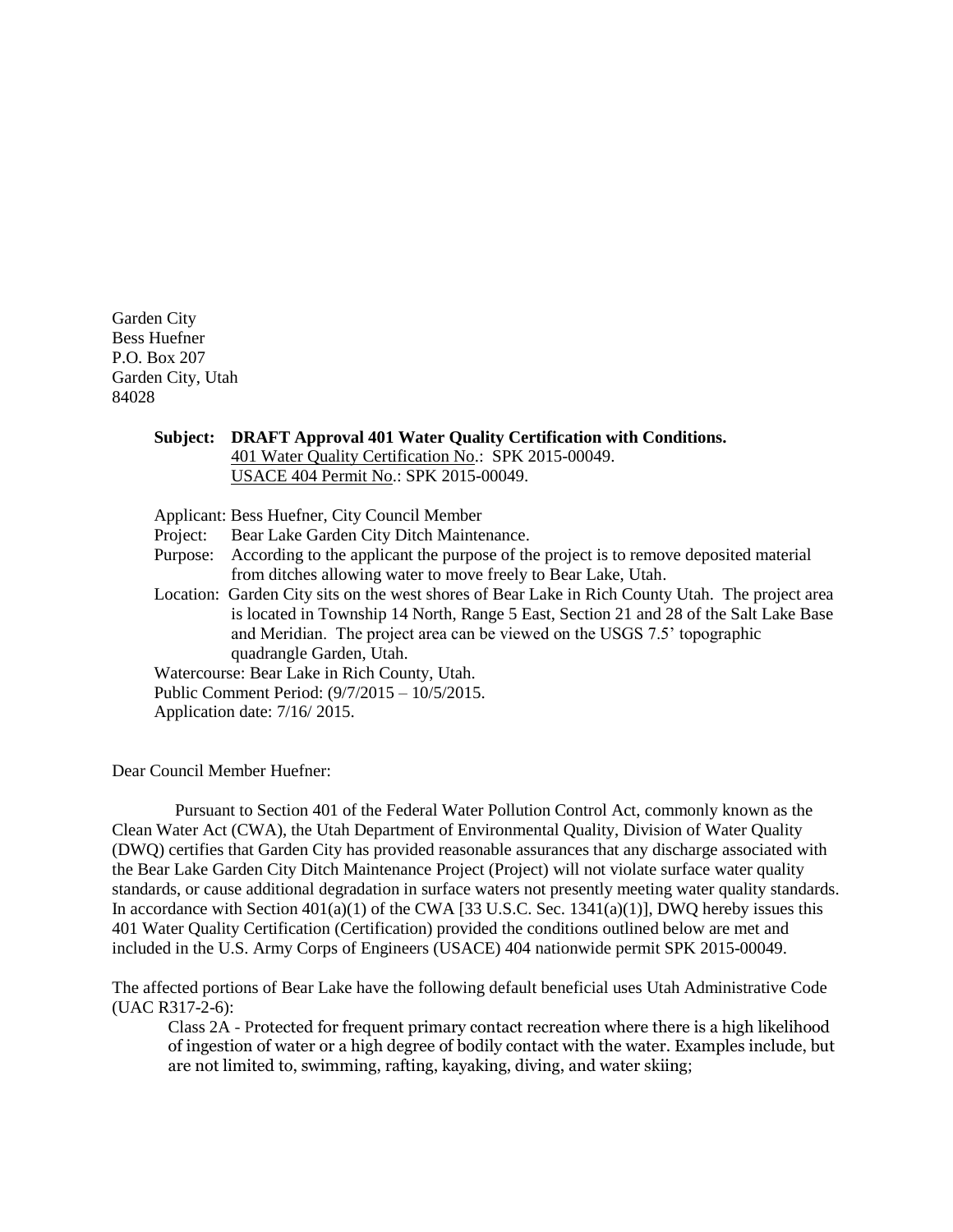Class 3A - Protected for cold water species of game fish and other cold water aquatic life, including the necessary aquatic organisms in their food chain;

Class 4 - Protected for agricultural uses including irrigation of crops and stock watering.

The Utah's *Draft 2014 Integrated Report* listed Bear Lake was as Category 2. Category 2 means that Bear Lake is not impaired and the assessed beneficial uses are supported.

The USACE is requested to include all of the conditions of this 401 Water Quality Certification (Certification) in the USACE 404 Individual Permit SPK 2015-00049.

Approval is hereby given to construct the Project under the following conditions.

- 1. Water quality standards in Bear Lake could be violated unless appropriate Best Management Practices (BMPs) are incorporated to minimize the erosion-sediment and nutrient load to any adjacent waters during project activities and operation of the facilities. Utah Code Annotated 19-5-114 requires that the Project and their subcontractors cannot increase water turbidity by 10 NTUs in Bear Lake and if violated shall immediately notify the Division of Water Quality.
- 2. The presence of algal blooms within the project area must immediately be reported to the Division of Water Quality (DWQ). These blooms maybe an indication of unnecessary nutrient loading and DWQ may re-review the Project Certification in accordance to condition #9.
- 3. Garden City and their subcontractors will ensure the Project will maintain a vegetated filter strip of no less than seventy-five (75) feet in length (strip) along each ditch that is influenced by direct upland surface water runoff. Possible examples of upland surface water run-off influenced ditches are project ditch #31, #35 and #24. The strip can be located anywhere along the ditch corridor and can have the bottom sediments removed to the desired ditch bottom elevation but must maintain the original vegetation five (5) feet on each ditch side from the center line of the ditch.
- 4. The legislatively-mandated fee for 2015 is \$90.00/hour, for review and issuance of the §401 Water Quality Certification, per: [http://www.deq.utah.gov/FeesGrants/fees/docs/2014/03Mar/DEQFEEDOC15.pdf,](http://www.deq.utah.gov/FeesGrants/fees/docs/2014/03Mar/DEQFEEDOC15.pdf) (see page 11). An invoice will be sent to you by Nov.1, 2015. Your payment is due within 30 days.
- 5. Garden City and their subcontractors shall not use any fill material which may leach organic chemicals (e.g., discarded asphalt) or nutrients (e.g., phosphate rock) immediately adjacent or into Lee Drain.
- 6. Garden City and their subcontractors shall coordinate the protection of riparian species, including migratory birds, within the project area with the U.S. Fish and Wildlife Service, Habitat Conservation Group and Utah Division of Wildlife Resources.
- 7. Garden City shall obtain the following permits from the Division of Water Quality prior to the construction phase of the project:
	- a. Construction activities that disturb one acre or more are required to obtain coverage under the Utah Pollutant Discharge Elimination System (UPDES) Storm Water General Permit for Construction Activities, Permit No. UTR300000. The permit requires the development of a storm water pollution prevention plan (SWPPP) to be implemented and updated from the commencement of any soil disturbing activities at the site until final